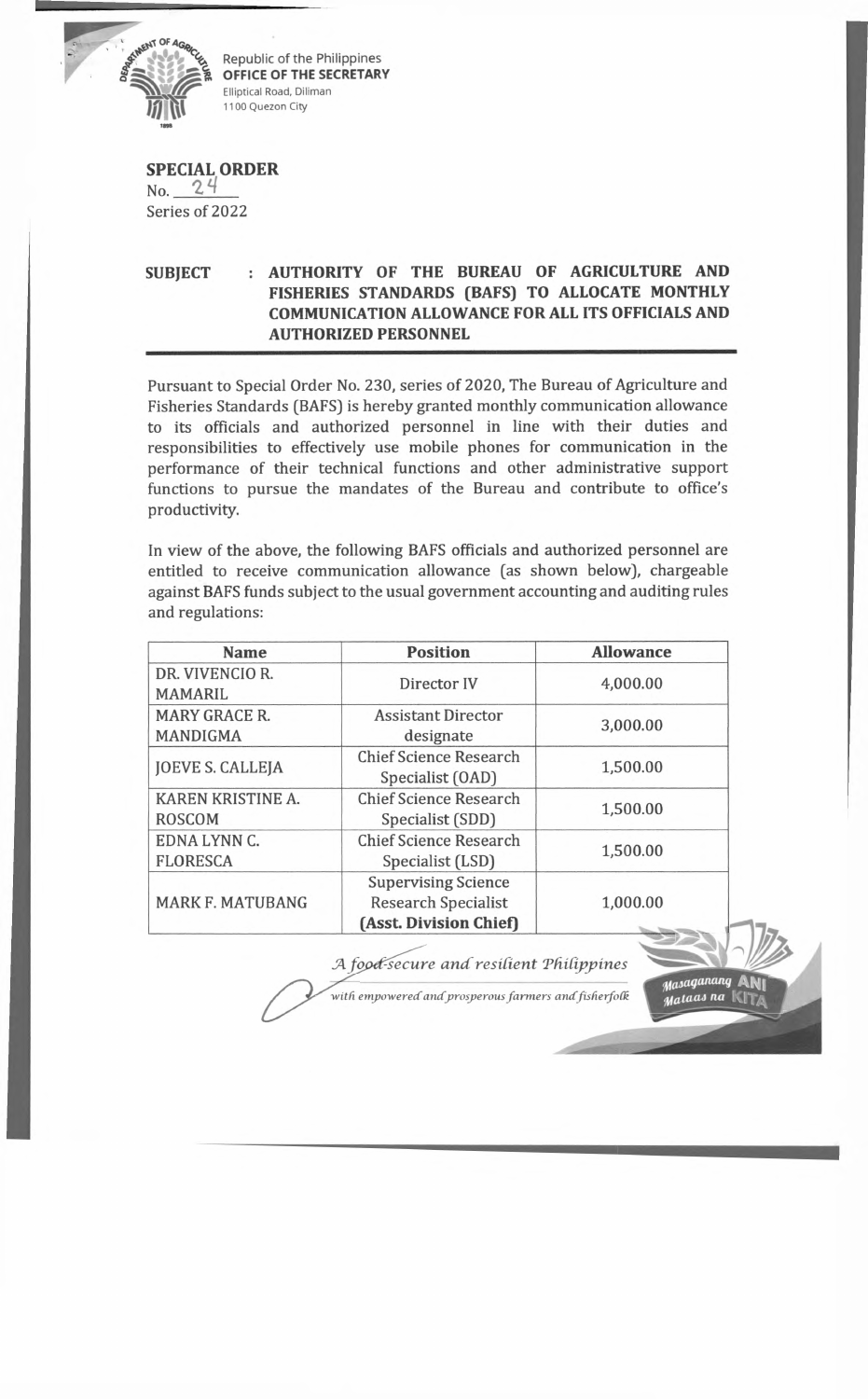*tfasaQaruul9* **ANi** *<i>Hataas* na  $\mathbb{U}$ 

 $-100$ 

|                                          | <b>SECTION CHIEF</b>                                                                                                                                                                                                                                                                                                                                     |        |
|------------------------------------------|----------------------------------------------------------------------------------------------------------------------------------------------------------------------------------------------------------------------------------------------------------------------------------------------------------------------------------------------------------|--------|
| DAISY E. MELEGRITO                       | <b>Administrative Officer V</b>                                                                                                                                                                                                                                                                                                                          | 800.00 |
| ROSEMARIE V. CALIBO                      | <b>Information Officer III</b>                                                                                                                                                                                                                                                                                                                           | 800.00 |
| FREDERICK C. CRISOL                      | Planning Officer III                                                                                                                                                                                                                                                                                                                                     | 800.00 |
| ENGR. ABRAHAM A.<br><b>RACMAT</b>        | Senior Science Research<br>Specialist                                                                                                                                                                                                                                                                                                                    | 800.00 |
| <b>GERALD E. CAMMAGAY</b>                | <b>Senior Science Research</b><br>Specialist                                                                                                                                                                                                                                                                                                             | 800.00 |
| RONALD JOHN L.<br><b>LAMANO</b>          | <b>Senior Science Research</b><br>Specialist                                                                                                                                                                                                                                                                                                             | 800.00 |
| DR. ALPHA M. LANUZA                      | <b>Senior Science Research</b><br>Specialist                                                                                                                                                                                                                                                                                                             | 800.00 |
| JERILEE M. SABARIAGA                     | <b>Senior Science Research</b><br>Specialist                                                                                                                                                                                                                                                                                                             | 800.00 |
| MELISSA L. ASTILLERO                     | Senior Science Research<br>Specialist                                                                                                                                                                                                                                                                                                                    | 800.00 |
| DR. GARI PELLINOR U.<br><b>HERNANDEZ</b> | <b>Senior Science Research</b><br>Specialist                                                                                                                                                                                                                                                                                                             | 800.00 |
| JOHN GREGORY V.<br><b>AQUINO</b>         | Senior Science Research<br>Specialist                                                                                                                                                                                                                                                                                                                    | 800.00 |
|                                          | <b>TECHNICAL STAFF</b>                                                                                                                                                                                                                                                                                                                                   |        |
| VICENTE D. LIMSAN, JR.                   | Oversee the assessment<br>and formal recognition of<br>the competence of a third-<br>party Organic Certifying<br>Body (OCB) to provide<br>inspection<br>and<br>certification services; and<br>responsible<br>for<br>the<br><i>international</i><br>harmonization of organic<br>agriculture certification<br>and accreditation<br>of<br>third-party OCBs. | 800.00 |
| <b>GEEZA JUNE V. PAINAGA</b>             | Oversee the inspection<br>and certification of at<br>least five (5) organic                                                                                                                                                                                                                                                                              | 800.00 |

 $A$  *food-secure and resilient Philippines* 

with empowered and prosperous farmers and fisherfolk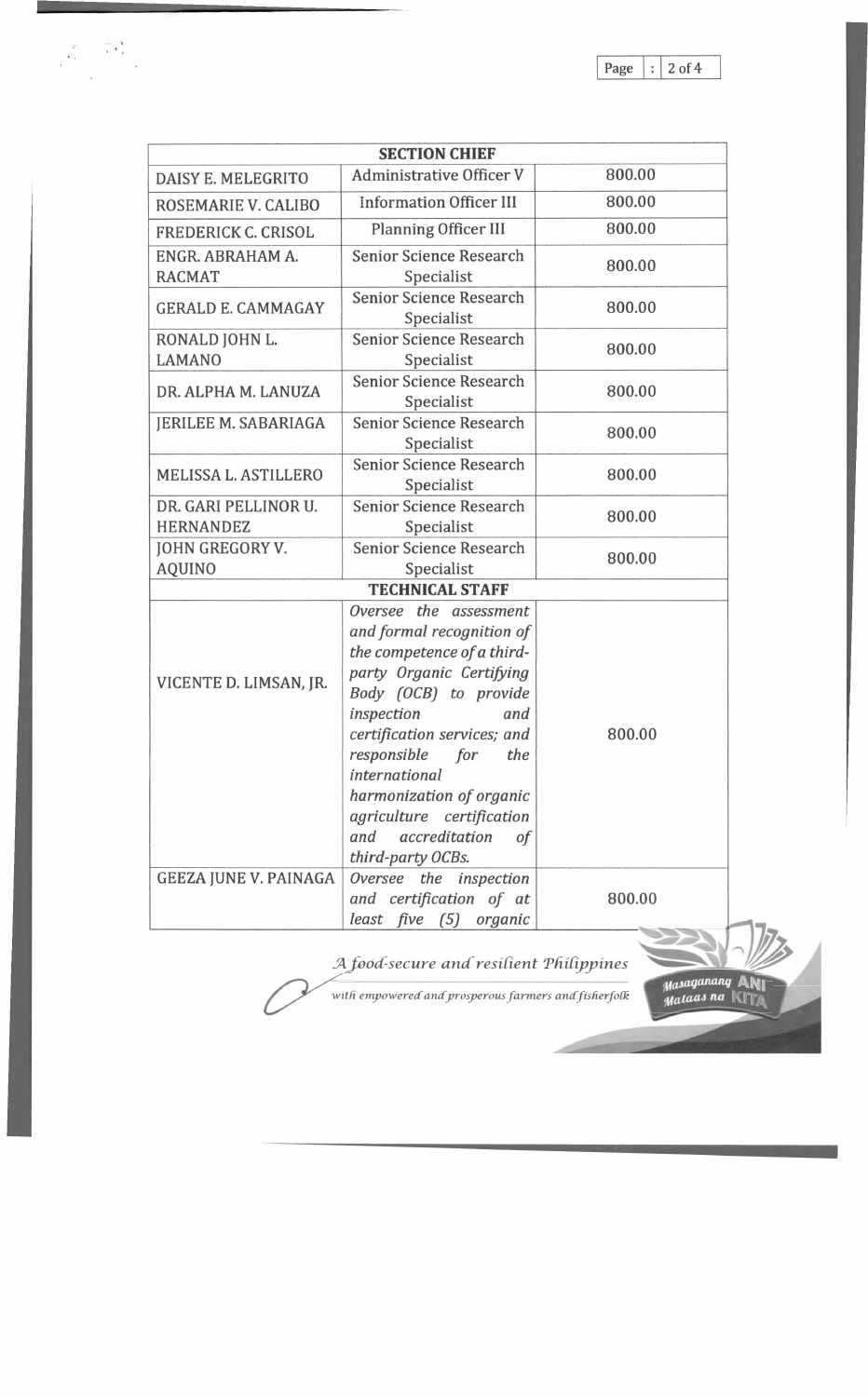**Page 3 of 4**

mataas na KI<sub>TA</sub>

|                                  | in<br>farmers<br>every<br>Participatory Guarantee<br>System (PGS) Group; and<br>accreditation (assessment<br>and formal recognition of<br>the competence) of a PGS<br>Group.                                                                                             |        |
|----------------------------------|--------------------------------------------------------------------------------------------------------------------------------------------------------------------------------------------------------------------------------------------------------------------------|--------|
| JAN VINCENT DR.<br><b>TECSON</b> | Project Overseer for the<br>development<br>0f<br>Knowledge Products and<br>conduct of $L&D$ - quality<br>related standards;<br>Conduct field data<br>gathering for<br>the<br>development of various<br>Knowledge Products                                                | 800.00 |
| KATRINA L. MAMINTA               | Project Overseer for the<br>development<br>οf<br>Knowledge Products and<br>conduct of L&D - food<br>safety related standards;<br>Conduct field<br>data<br>gathering for<br>the<br>development of various<br>food safety related<br>standards                             | 800.00 |
| <b>CAMILLE B. BARAQUIEL</b>      | Conducts<br>initial<br>evaluation of proposals<br>development<br>for<br>of<br>standards from relevant<br>stakeholders based on<br>prioritization criteria;<br>Conducts<br>public<br>consultation during the<br>drafting of Philippine<br><b>National Standards (PNS)</b> | 800.00 |
|                                  | <b>HEALTH and SAFETY OFFICER</b>                                                                                                                                                                                                                                         |        |
| <b>CHARLIE T. PALILIO</b>        | Responsible for<br>the<br>implementation<br>and<br>monitoring of the gov't.                                                                                                                                                                                              | 800.00 |

with empowered and prosperous farmers and fisherfolk

 $\left($